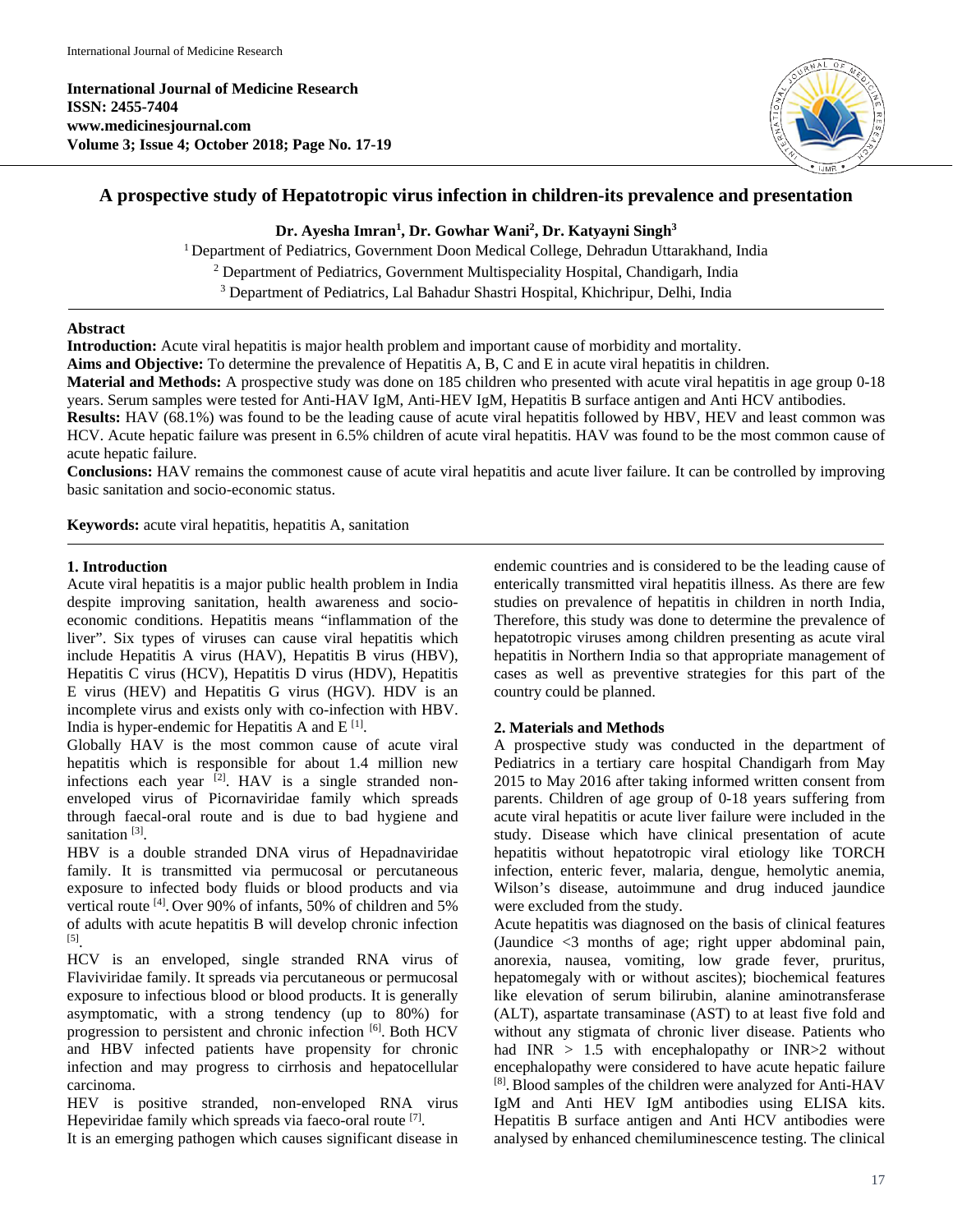picture and relevant investigation like serum bilirubin, AST, ALT, Alkaline phosphatase (ALP), Albumin-Globulin ration (A:G), prothrombin time and INR were obtained from patient records.

Data was analyzed using Statistical package for social sciences (SPSS) software and is represented in the form of frequency and percentage.

### **3. Results**

Out of 185 children, 103(55.67%) were male and 82(44.33%) were female. Male to female ratio was 1.25:1. We found that, HAV was the most common etiology of acute viral hepatitis in our hospital (68.11%) followed by HBV (15.67%), HEV  $(10.27 \%)$  and HCV  $(5.95\%)$  (Table 1). Co-infection was not seen in our study.

**Table 1:** Prevalence of various hepatotropic virus

| <b>Hepatotropic</b><br>virus | No. of children with acute<br>hepatitis | <b>Prevalence</b> |
|------------------------------|-----------------------------------------|-------------------|
| <b>HAV</b>                   | 126                                     | 68.11%            |
| <b>HBV</b>                   | 29                                      | 15.67%            |
| <b>HCV</b>                   |                                         | 5.95%             |
| <b>HEV</b>                   | 19                                      | 10.27%            |
| Total                        | 185                                     | 100%              |

affected amongst all group for all hepatotropic viruses (59.46%) followed by age group 6-9 years (26.49%) and age group 4-5 years (11.35%). Very few cases were seen in age group <1 year and 1-3 year. (Table 2).

**Table 2:** Age group wise distribution of children with acute hepatitis

| Age<br>group    | <b>HAV</b><br>$(n=126)$ | $HBV$ (n=29) | <b>HCV</b><br>$(n=11)$ | <b>HEV</b><br>$(n=19)$ | <b>Total</b>                               |
|-----------------|-------------------------|--------------|------------------------|------------------------|--------------------------------------------|
| $<$ 1 year      |                         | 3(10.33%)    |                        |                        | 3(1.62%)                                   |
| $1-3$ year      |                         | 2(6.95%)     |                        |                        | $2(1.08\%)$                                |
| $4-5$ year      | 18 (14.28%)             | 3(10.33%)    |                        |                        | 21<br>(11.35%)                             |
| $6-9$ year      | $30(23.81\%)$           | 9(31.03%)    |                        |                        | 49<br>$(27.27%)$ $(36.84%)$ $(26.49%)$     |
| $10-18$<br>year | 78 (61.91%)             | 12 (41.36%)  |                        |                        | 110<br>$(72.72\%)$ $(63.16\%)$ $(59.46\%)$ |

In our study, all children presented with jaundice and anorexia. Second most common presentation was nausea and vomiting followed by right upper quadrant abdominal pain and low grade fever. Least common presentation was pruritus which was not seen in HCV infection. On examination, hepatomegaly was present in almost all cases of hepatitis followed by splenomegaly and ascites which was not seen in HCV infection. (Table 3)

We observed that, adolescent group was predominantly

|  | <b>Table 3:</b> Clinical presentation in children in various hepatitis |  |  |  |
|--|------------------------------------------------------------------------|--|--|--|

| <b>Clinical presentation</b> | $HAV (n=126)$ | $HBV$ (n=29) | $HCV (n=11)$ | $HEV$ (n=19) |
|------------------------------|---------------|--------------|--------------|--------------|
| Jaundice                     | 126 (100%)    | 29 (100%)    | 11 (100%)    | 19 (100%)    |
| Abdominal pain               | 100 (79.3%)   | 26 (89.6%)   | 6(54.5%)     | 14 (73.6%)   |
| Nausea vomiting              | 115 (91.2%)   | 27 (93.1%)   | 3(27.2%)     | 17 (89.4%)   |
| Anorexia                     | 126 (100%)    | 29 (100%)    | 11 (100%)    | 19 (100%)    |
| Pruritus                     | $20(15.8\%)$  | $10(34.4\%)$ |              | $2(10.5\%)$  |
| Fever                        | 76 (60.6%)    | 21 (72.4%)   | $5(45.4\%)$  | 11 (57.8%)   |
| Hepatomegaly                 | 117 (92.8%)   | 22 (75.8%)   | 11 (100%)    | 17 (89.4%)   |
| Splenomegaly                 | 28 (22.2%)    | 8 (27.58)    |              | $2(10.5\%)$  |
| Ascites                      | 13 (10.3%)    | 11 (37.9%)   |              | $1(5.2\%)$   |

Acute hepatic failure was present in 12(6.5%) of 185 children of acute viral hepatitis. Of these 12 children, 8 (66.67%) were found to have HAV infection followed by 2 (16.67%) with HBV and 1 (8.33 %) with HCV and HEV.

#### **4. Discussion**

In our study we had male preponderance (1.25:1). Salahuddin M *et al*., [9] Gupta P *et al*. [10] and Nandi B *et al*. [11] also stated that, boys are more commonly affected than girls. Similar to Gupta P *et al*, <sup>[10]</sup> we also found that, adolescents age group is the most commonly affected by hepatotropic viruses thus proving the fact of epidemiological shift as reported by Mathur *et al.* [12].

The prevalence of hepatotropic virus in children is varied in different areas. In this study, HAV was found to be the most common cause of acute viral hepatitis followed by HBV, HEV and HCV. The prevalence rate of our study was similar to Gupta P *et al*, [10] Jain P *et al*. [13] Kaur R *et al*. [8] and Nandi B *et al*. [11] found HEV infection to be the most prevalent. This is thought to be due to poor hygiene, overcrowding and poor sanitation as HAV is being shredded abundantly in faeces. Due to illiteracy and low socio economic status proper sanitation methods are not followed in many places.

As the majority of our patients belong to villages, we found the prevalence of HBV to be quite high which was almost comparable to Gupta P *et al.* [10] It may be due to re-use of syringes while vaccination of children by untrained medical practitioners, sharing of needles while tattooing and piercing of ear. Second most common reason for HBV infection could be due to lack of awareness about the importance of immunization.

In acute phase, most of the HCV infected children are symptomless. Minimal nonspecific symptoms are initially found in approximately  $15\%$  of children  $[14]$ . So, HCV infections are left under-diagnosed in acute phase due to absence of symptoms. Similar to Jain P  $et \ al$ ,  $[13]$  we also found slightly high prevalence of HCV infection. This raises an alarm that HCV is circulating at a high frequency in Chandigarh. On the contrary, Gupta P *et al.* [10] noted less prevalence of HCV in their study.

Prevalence of HEV infection in our study was comparable to Gupta P *et al.* [10] whereas Poddar U *et al.* [15] had high prevalence. As there is no vaccine for HEV, so the only preventive strategy for HEV is by improving basic sanitation and socio-economic status.